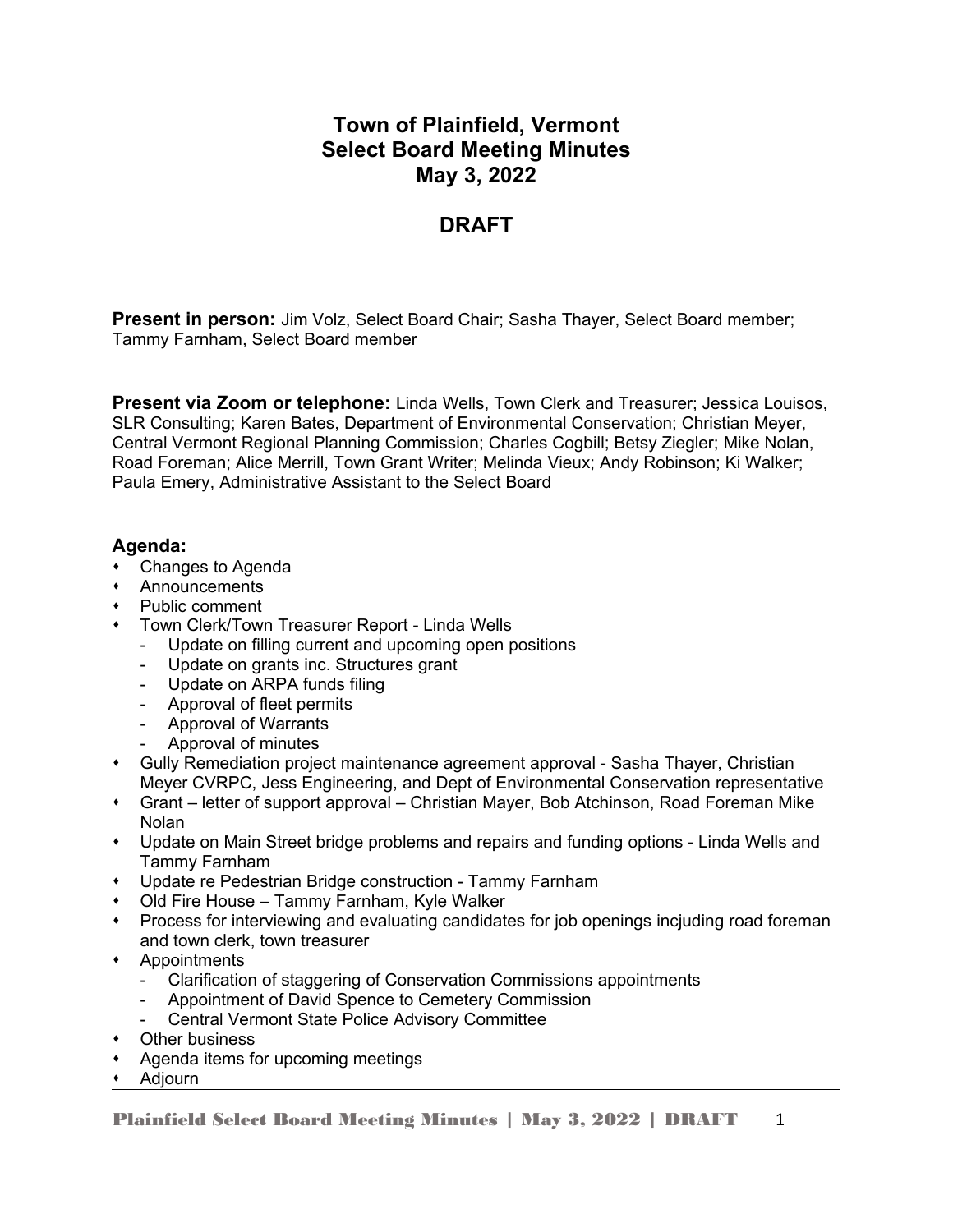# **Chairman Volz called the meeting to order at 7:02 PM.**

## **Changes to Agenda**

The Select Board moved the conversation about ARPA Fund Committee discussion.

### **Announcements**

Thayer and Volz announced that the state's covid rates are very high at this time.

### **Public Comment**

There was no public comment.

## **Town Clerk/Town Treasurer Report - Linda Wells**

Update On Filling Current And Upcoming Open Positions

Wells reported that the openings are posted on Indeed and that she's gotten some applications for the Assistant Town Clerk and Treasurer positions. She requested clarification about whether she can decline unqualified applicants. There was discussion about accessing the website and whether a resume should be required for the Road Foreman position. **Farnham moved to give Wells the authority to decline unqualified applicants on Indeed and the motion passed unanimously. Wells will forward qualified applicants to Select Board members.**

There was discussion about the procedure for screening Road Foreman applicants and it was determined that **Farnham will inform Wells via email when she accepts an application on Indeed and Wells will respond via Indeed with an application form.**

#### Update on Grants

Wells informed the Select Board that she has applied for two Structures Grants for the East Hill culvert and the catch basin repair at Mill Street and Recreation Road.

Wells also applied for a VTrans Grants in Aid grant with assistance from the state and Central Vermont Regional Planning (CVRPC) for highway ditching, roads, etc. She will meet with a CVRPC representative on Friday.

#### Update on Filing for ARPA Funds

Wells reported that she worked with Farnham and CVRPC to complete the filing on time. The town has filed for the standard option. She reported that the town has received \$188,622.00 so far and the remaining \$188,622.00 will come in August or September for a total of \$377,245.00.

Farnham stated that she learned that there is a requirement for the ARPA Committee to do outreach to the community about how to use the funding. She recommended meeting with them and giving them materials and webinars. She suggested that the Select Board meet with ARPA committee.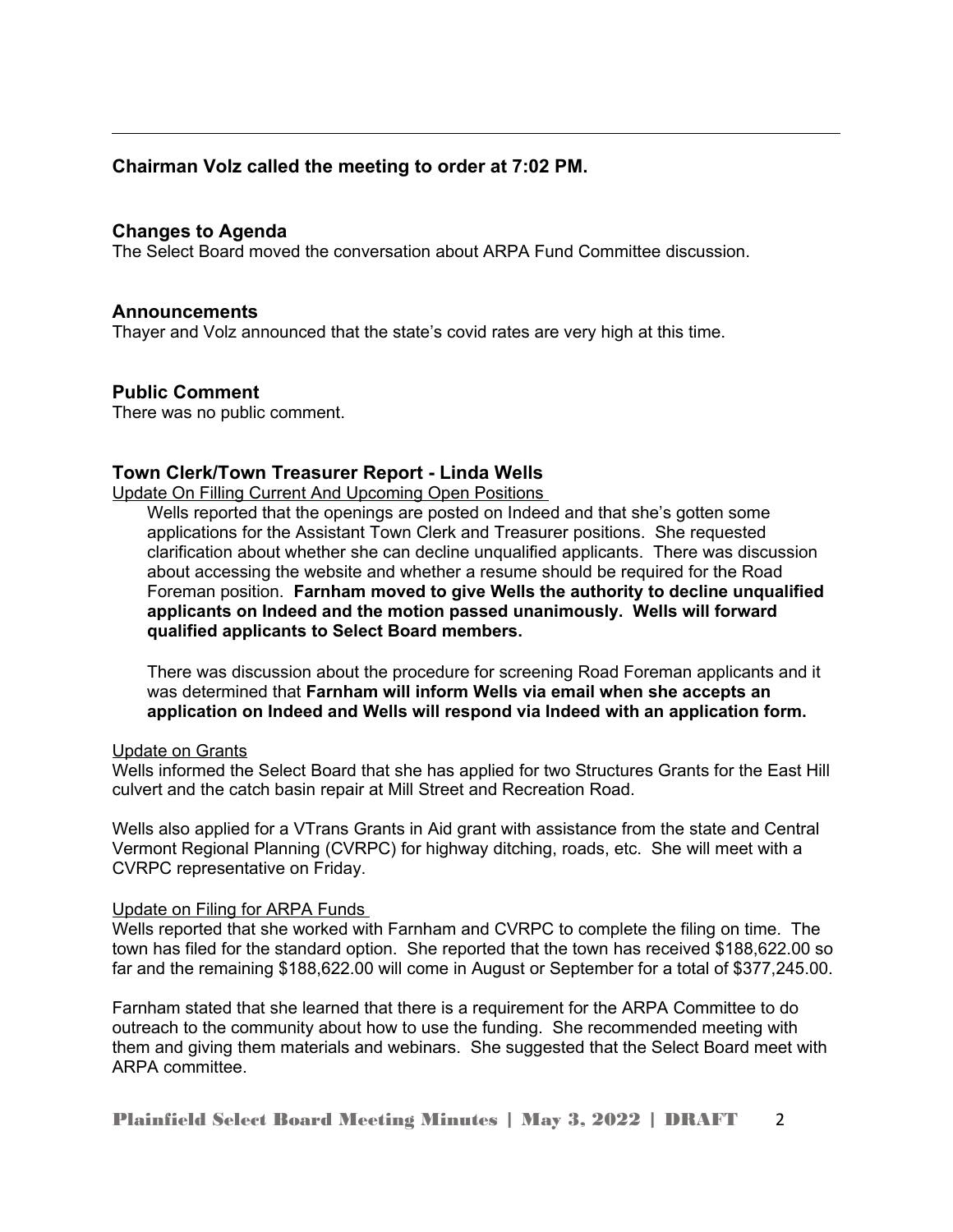Farnham mentioned the Route 2 intersection's water and sewer overhaul being paid for with ARPA funding, but detailed information, including budget, from VTrans is not yet available. Much of the required preparation for ARPA funding has been completed for the Route 2 intersection. Other possibilities are CV Fiber and Brook Road Bridge. There was consideration of pre-allocating some of the funding for the Route 2 intersection.

This item will be revisited at length in a future meeting, with VTrans information available.

#### Approval of Fleet Permits

**Thayer moved to approve a fleet permit for Irving Energy, Barre. The motion carried unanimously**.

#### Approval of Warrants

Accounts payable: April 19, \$63.107.82 and April 25 \$23,032.34. Payroll warrants for April 22 and 29. **Thayer moved and the motion carried unanimously.** 

#### Roadside Mowing

Wells reported that this position has been advertised but there was no response. Last year's contractor is offering to do it for an additional \$100.00. His contract is \$7,500.00 per year for 40 miles of class 2 and 3 roads, two passes per side. There was discussion about whether to sign a one year or two year contract. **Thayer moved to approve Donnel Dexter's two year contract at \$7,500.00 per year and the motion carried unanimously.**

#### Approval of Minutes

**This item was tabled to the next meeting.**

### **Gully Remediation Project Maintenance Agreement Approval**

There was extensive discussion that resulted in clarification of terms and minor changes to the maintenance contract. Karen Bates of Vermont Department of Environmental Conservation (DEC) stated that the town is responsible for annual inspection of the gully and the settling pond, as well as inspection after major storms because the DEC wants to know if there are problems, such as erosion. If the inspection reveals an issue the town's inspector will contact the DEC's River Scientist, Gretchen Alexander.

Jessica Louisos of SLR Consulting, explained that the debris will look like what one would find in a culvert – small sticks and piles of leaves that block the flow of water. The inspector will need to move the debris out of the way of the water flow.

Louisos clarified that a "settling pond" is really not a pond. It is a settling area, lined with rocks, that slows and spreads water that is coming down the hill and out of drain pipes. She noted that the settling area will usually be dry.

She stated that sediment needs to be removed once it reaches 1 foot in depth and it needs to be moved to a dump location away from the river. Louisos stated that the sediment cannot be moved to a wetland or regulated water body and that it needs to be moved away from the footprint of the project area and put it in a legal disposal or fill area.

Louisos stated that cleanout should happen some time after a major storm – within reason and after the town has recovered. She requested that it doesn't go for months after a major storm.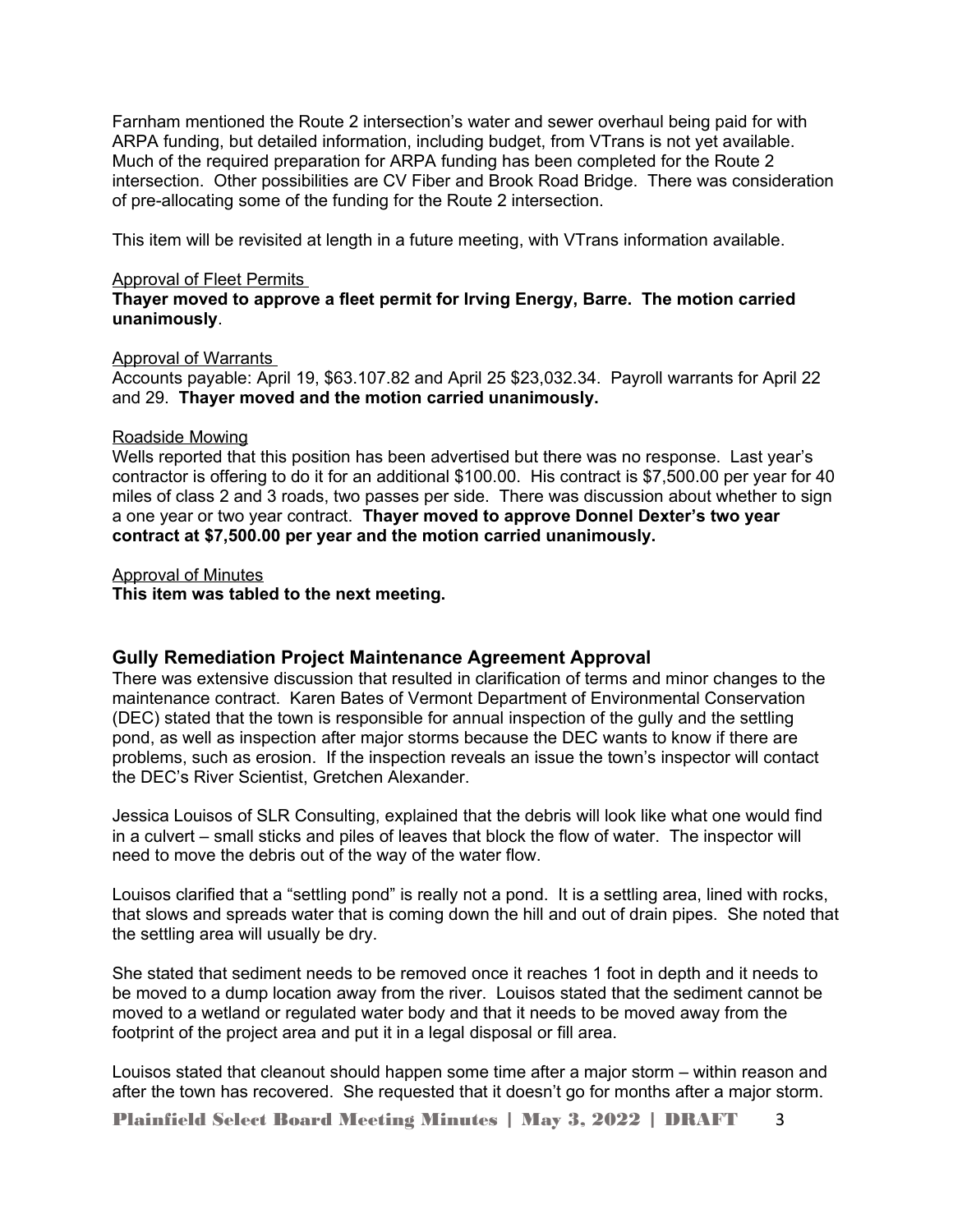She further clarified that the town is only responsible for maintenance of the settling pond and culvert outlet.

Louisos offered to meet with the person/s who will do the maintenance to review the job and make sure it is understood and clear. Thayer requested that she or DEC provide photos to use as standards and Louisos agreed to do so.

#### The following terms were clarified:

"Engineer" was replaced by "River Scientist"

"reshape basin" means digging out sediment that has accumulated to one foot or more "specified seed" means conservation mix

### **Volz moved to approve the Operation and Maintenance Agreement and the motion carried unanimously.**

There was discussion about signatures, during which Bates clarified that when the DEC approves the funds they have effectively signed off on the agreement. The funds will go to the CVRPC, which will manage the project. **The Select Board offered to remove the signature area for the DEC and Bates offered to send a note to the Select Board when the funds are released.**

### **Farnham moved to allow Thayer to sign the agreement and the motion carried unanimously.**

Meyer stated that the issue of the easement is the next step in this project. Members of the Select Board have a copy and need to accept it. This will be taken up in a future meeting.

## **Letter of Support Approval for VTrans Grant**

Meyer explained that this year VTrans's priority projects are bridges. VTrans' Project Selection and Prioritization Process is done annually in all regions of Vermont to provide better transparency about how VTrans is ranking and prioritizing projects statewide. This process allows towns to present their priority projects, and this year it is all about bridges. The Brook Road bridge near Creamery Street came up in the last CVRPC Transportation Advisory Committee (TAC) meeting. Meyer will do the footwork on the intake form for the town, but needs a contact who knows the history of the project. He also requested a letter of support that includes: acknowledgement of support of the project, identified need, and acknowledgment that the project will require a finance and maintenance agreement that may require municipal funding and maintenance responsibilities.

The funding follows the standard state financial agreement of 80% federal funding, 10% state funding, and 10% town funding. The funding is for the design and construction of the bridge.

When asked about the existing engineering documents related to that bridge, Meyer said that he thinks that the existing plans may have to be reviewed.

Farnham noted that the Road Crew evaluated the town's bridges and identified four that are in bad shape. Nolan noted that four bridges on the Brook Road have cracked side walls and/or wing walls. Meyer noted that qualifying bridges have to have a 20' span and that they are ranked and rated against bridges statewide. The Brook Road bridge in the village qualifies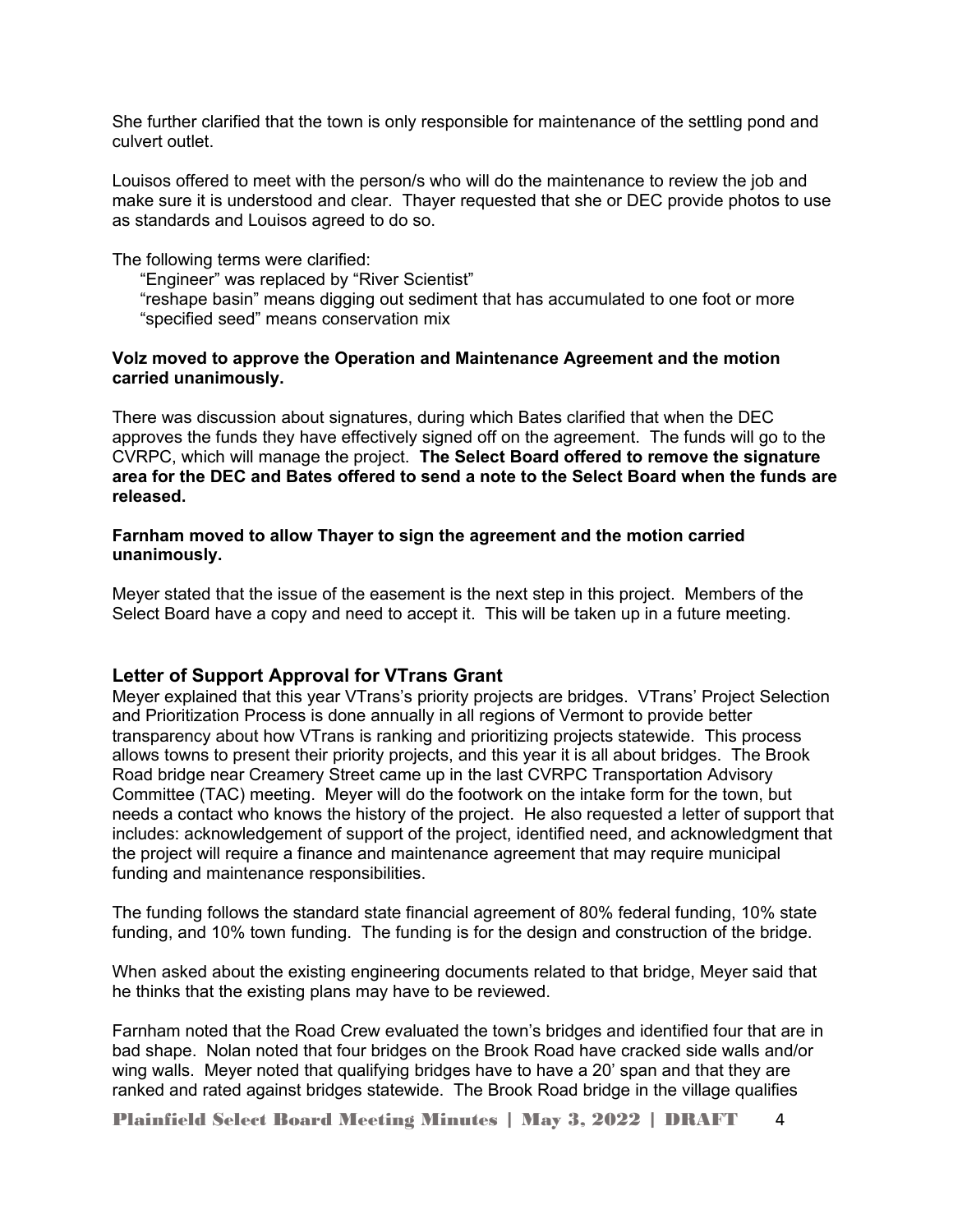because the channel is ranked at 5 and the bridge causes flooding, even though it is in better physical shape than the others. Meyer noted that he hasn't reviewed all of the bridges. He requested a contact, and recommended choosing the bridge with the greatest need.

**The letter of support is due on May 24.** The regional TAC will rank and vote projects for the funding.

## **Alice Merrill will act as Meyers' contact for history of the project and further information about town bridges.**

Adjoining landowners need to be contacted.

## **The Select Board agreed to revisit the issue and approve the letter of support in the May 17 meeting.**

# **Old Fire House**

Ki Walker was present and reported that he'd gone inside the building, which caused him to increase the price of the job because he found that the rear wall is in such bad shape that he will need to erect a temporary wall in order to deconstruct the roof.

There was extensive discussion about equipment and dumping of materials. It was noted that Southgate expects to preserve certain parts of the building, which are marked. **Walker will arrange to meet with Southgate at the site to review.** 

Walker stated that he needs to do this job soon as he has more projects coming up.

There was discussion about the budget, the item being a wash as Southgate is going to purchase the building for the cost of its demolition.

**Farnham moved to hire Ki Walker to take down the Old Fire Station building for \$6,750.00 and the motion carried unanimously.** 

**Walker will pass his insurance information on to the Select Board and will send a contract to Volz and Wells. Volz is authorized to sign the contract.** 

# **Process for interviewing and evaluating candidates for job openings including road foreman and town clerk, town treasurer**

This item was addressed at the end of the meeting.

# **Update On Main Street Bridge Problems And Repairs and Funding Options/ Update on Pedestrian Bridge Construction**

Farnham stated that VHB is trying to get better numbers, which are not available yet. The decking should take 60 working days, or three months (worst case scenario). At the present time the plan is to remove the top layer and then evaluate the situation, then determine what to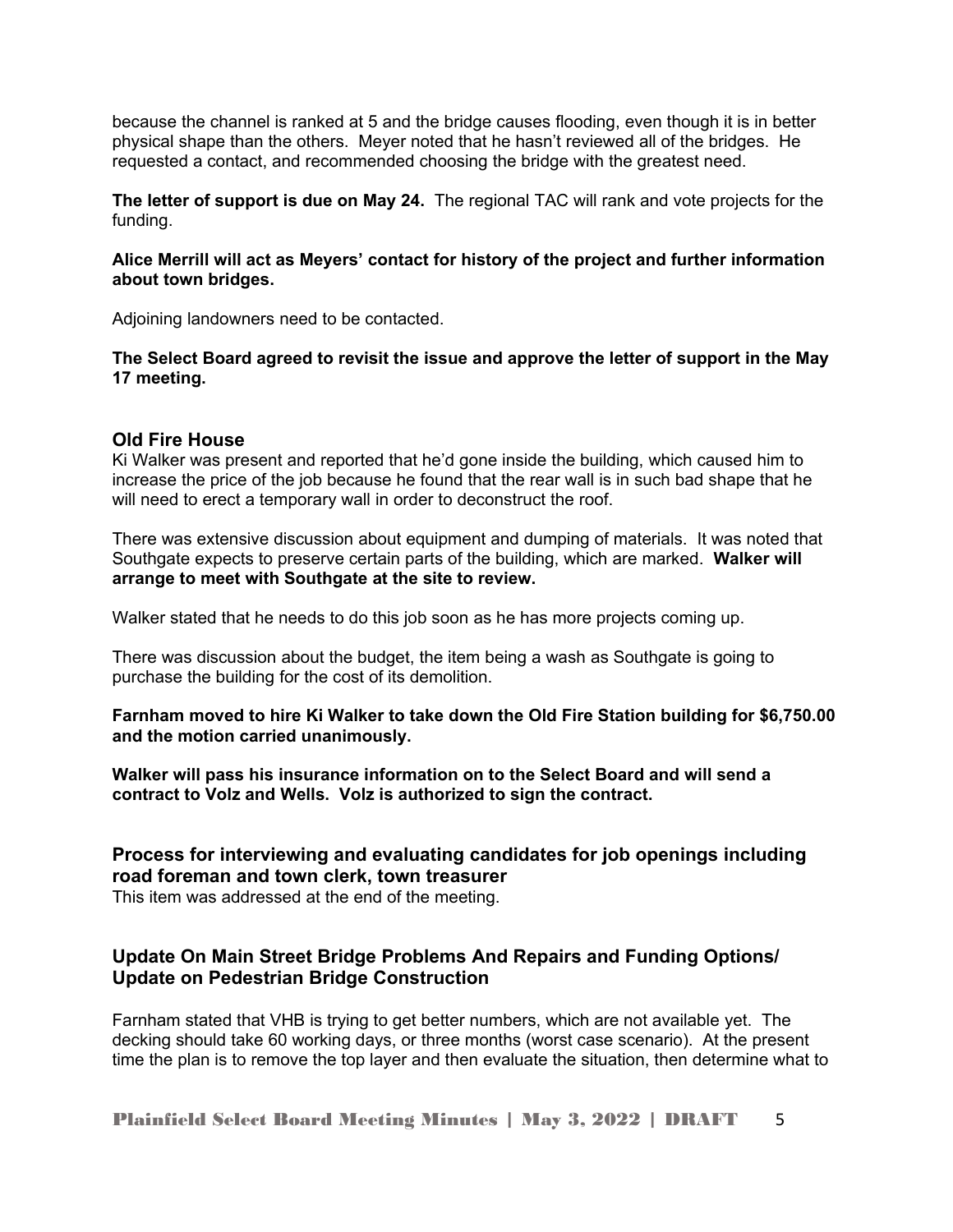do at that point. The town's share is up to \$75,000.00. VTrans will provide oversight of VHB and Daniels.

There was extensive discussion about expenses related to traffic control. Daniels has removed the traffic control materials because the town hadn't committed to doing the top of the bridge. There was discussion of whether the town could save money by closing the bridge during the work.

Thayer requested a detailed breakdown of costs for the project, based on the two scenarios of doing repairs to hold the bridge over until the RT 2 intersection project begins, or doing the work now, while Daniels has their materials on site. They are estimating \$150,000.00 in traffic control costs. They are trying to determine whether the town is willing to give them closed bridge time. Thayer requested that they provide a best case scenario so that the SB has a low number and a high number in the estimate.

The SB needs to decide whether to allow the bridge closure for a period of time or to move forward with traffic control. **Volz moved to move forward with traffic control. Volz and Farnham voted in favor, Thayer agreed with the caveat that the concept is to not close the bridge but not agreeing to the costs.** 

There was extensive conversation about the financial details, which are not available at this time.

Thayer moved to ask for details from Daniels about cost at various levels and that it include itemization of expenses for traffic control, milling, repaving, and membrane. Farnham stated that VTrans has told them that the project is going to be determined in phases because they are unsure about how much repair the bridge will need. She referred Thayer to the materials she sent via email.

## **Volz requested that Farnham ask VTrans for the information that Thayer is requesting. Farnham agreed to do so.**

## **Appointments**

Clarification of staggering of Conservation Commissions appointments This item was tabled to a future meeting.

Appointment of David Spence to Cemetery Commission **Thayer moved to approve the appointment of David Spence to the Cemetery Commission and the motion carried.**

Central Vermont State Police Advisory Committee Appointment This item was tabled to a future meeting.

### **Other Business**

There was discussion about how to conduct interviews for open positions and who will conduct the interviews for Road Foreman.